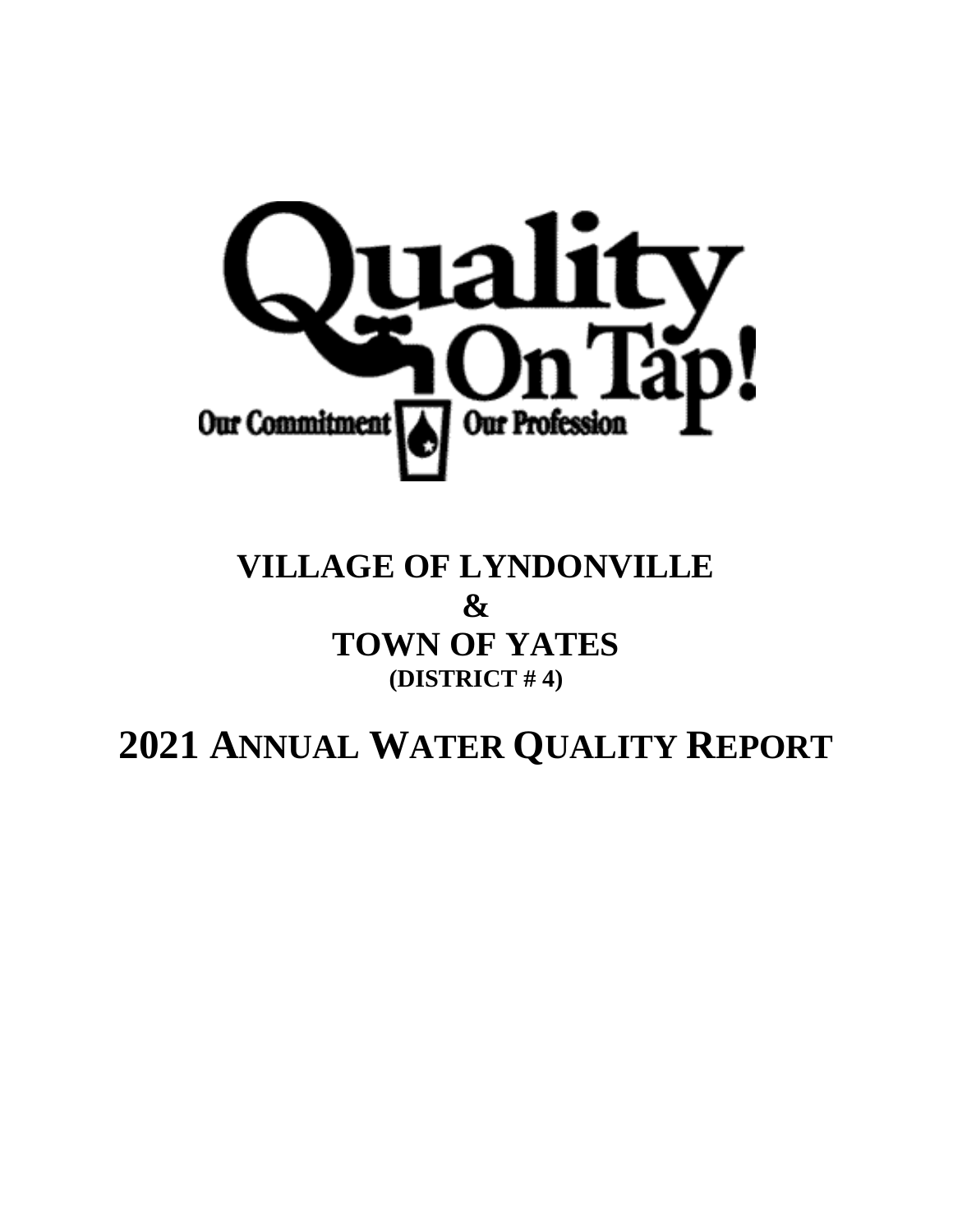### *Annual Drinking Water Quality Report for 2021*

*VILLAGE OF LYNDONVILLE WATER SYSTEM: 2 South Main Street, Lyndonville, N.Y. 14098 (Public Water Supply ID# NY3600599)* 

> *And Town of Yates Water District # 4 (Public Water Supply ID # NY3630017)*

#### **INTRODUCTION:**

The Village of Lyndonville and Town of Yates are pleased to present to you this year's Annual Water Quality Report for water delivered in 2021. This report is designed to inform you about the quality and services we deliver to you every day and the efforts we make to continually improve the water treatment process and protect our water resources. Our constant goal is to provide a safe and dependable supply of drinking water. Included in this report are details about where your water comes from, what it contains, and how it compares to State standards.

If you have any questions about this report or concerning your drinking water, please contact **Terry Woodworth, Water Superintendent at (585) 765-9312.** We encourage our valued customers to be informed about their drinking water. We invite you to attend any of our regularly scheduled meetings on the 1st Monday of every month at the Village Hall, 2 South Main Street, Lyndonville N.Y. 14098. Customers of the Town of Yates Water District #4 may also contact **Roger Wolfe, Town of Yates Water Superintendent at (585) 765-9735** or attend Town Board meetings held on the 2nd Thursday of each month at the Town Hall, 8 South Main Street, Lyndonville. Both systems are regulated by the Orleans County Health Department at (585) 589-3278.

#### **FACTS AND FIGURES:**

The Village of Lyndonville serves approximately 1050 people through 425 service connections. In addition, the Village supplies potable water to The Town of Yates Water District # 4 which serves approximately 1965 people through 822 service connections. The total water produced by Lyndonville in 2021 was 83,771,000 gallons for an average daily production of 229,000 gallons. The highest output for a single day was 355,000 gallons. Approximately 93% of the total water produced by Lyndonville and 92% of the water purchased by Yates was billed directly to consumers. The unaccounted for water was used for flushing mains, water plant operations, distribution system leaks, and fighting fires. Customers were charged \$2.32 to \$9.00 per 1000 gallons, with the average customer using about 9000 gallons per quarter.

#### **WHERE DOES OUR WATER COME FROM?**

The drinking water source for the Village of Lyndonville is surface water drawn from Lake Ontario. The water treatment plant, located at the northern end of Lyndonville Rd in the Town of Yates, has the capacity to produce 400,000 gallons per day. The treatment process includes coagulation, flocculation, sedimentation and a slow-sand filtration process to ensure the quality of the water. Chlorine for disinfection and fluoride for the prevention of tooth decay is added prior to distribution to Lyndonville and Yates.

#### **HOW DO CONTAMINANTS GET INTO THE SOURCE WATER?**

In general, the sources of drinking water (both tap water and bottled water) include rivers, lakes, streams, ponds, reservoirs, springs, and wells. As water travels over the surface of the land or through the ground, it dissolves naturally occurring minerals and can pick up substances resulting from the presence of animals or from human activities. Contaminants that may be present in source water include: microbial contaminants; inorganic contaminants; pesticides and herbicides; organic chemical contaminants; and radioactive contaminants. In order to ensure that tap water is safe to drink, the State and the EPA prescribe regulations which limit the amount of certain contaminants in water provided by public water systems. The State Health Department's and the FDA's regulations establish limits for contaminants in bottled water which must provide the same protection for public health.

#### **ARE THERE CONTAMINANTS IN OUR DRINKING WATER?**

As the State regulations require, we routinely test your drinking water for numerous contaminants. These contaminants include: total coliform, turbidity, inorganic compounds, nitrate, nitrite, lead and copper, volatile organic compounds, total trihalomenthanes, haloacetic acids, synthetic organic compounds and radiologicals. It should be noted that all drinking water, including bottled drinking water, may be reasonably expected to contain at least small amounts of some contaminants. The presence of contaminants does not necessarily indicate the water poses a health risk. More information about contaminants and potential health effects can be obtained by calling the EPA's Safe Drinking Water Hotline (800- 426-4791) or the Orleans County Health Department at (585) 589-3278.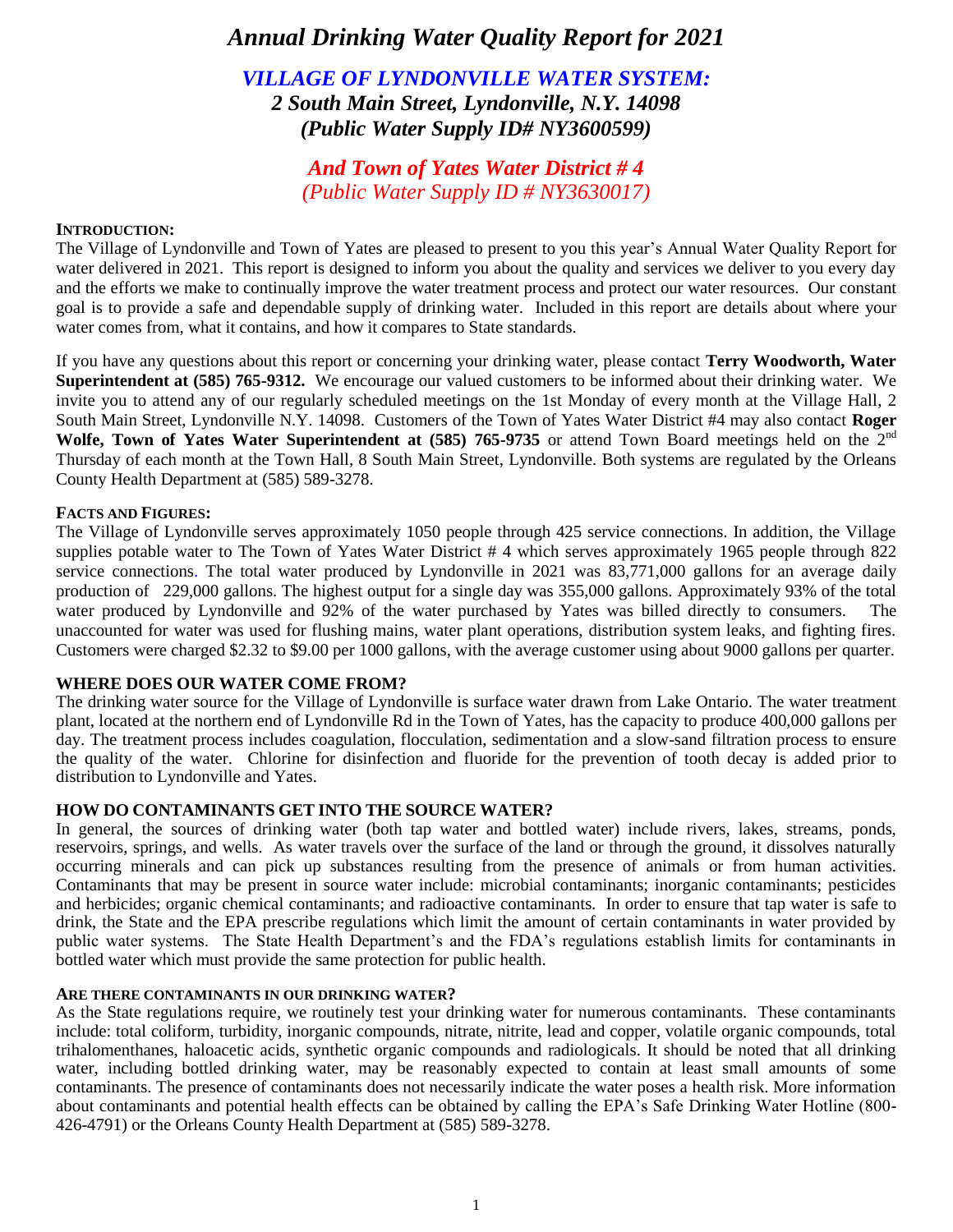The table presented below depicts which compounds were detected in your drinking water. The State allows us to test for some contaminants less than once per year because the concentrations of these contaminants do not change frequently. Some of our data, though representative, are more than one year old.

| <b>Table 1: Detected Contaminants</b>                 |                     |                              |                                       |                     |              |                                                     |                                                                                    |
|-------------------------------------------------------|---------------------|------------------------------|---------------------------------------|---------------------|--------------|-----------------------------------------------------|------------------------------------------------------------------------------------|
| Contaminant                                           | Violation<br>Yes/No | Date of<br>Sample            | Level Detected<br>Avg./Max<br>(Range) | Unit<br>Measurement | <b>MCLG</b>  | <b>Regulatory Limit</b><br>(MCL, TT, AL or<br>MRDL) | Likely Source of<br>Contamination                                                  |
| <b>Inorganic Contaminants</b>                         |                     |                              |                                       |                     |              |                                                     |                                                                                    |
| Chlorine                                              | No                  | 2021<br>Average              | 1.2<br>$(0.9-1.7)$                    | mg/L                | N/A          | <b>MRDL</b>                                         | Drinking water disinfection                                                        |
| Fluoride                                              | No                  | 2021<br>Average              | 0.8<br>$(0.2-1.0)$                    | mg/L                | N/A          | $MCL=2.2$                                           | Erosion of natural deposits;<br>Drinking water additive                            |
| Barium                                                | No                  | 2021                         | 0.021                                 | mg/L                | 2            | $MCL=2$                                             | Discharge of drilling<br>wastes; Erosion of natural<br>deposits.                   |
| Copper 1                                              | No                  | 2021                         | .180                                  | mg/L                | 1.3          | $AL=1.3$                                            | Corrosion of copper pipes;<br>Erosion of natural deposits                          |
| Lead 1                                                | N <sub>0</sub>      | 2021                         | .0048                                 | mg/L                | $\mathbf{0}$ | $AL=0.015$                                          | Corrosion of household<br>plumbing; Erosion of<br>natural deposits                 |
| Nitrate                                               | N <sub>0</sub>      | 2021                         | 0.48                                  | mg/L                | 10           | $MCL=10.0$                                          | Runoff from fertilizer,<br>septic<br>tank leaching, Erosion of<br>natural deposits |
| Entry point 2<br>Turbidity                            | N <sub>0</sub>      | 2021                         | 0.02<br>$(0.01 - 0.04)$               | <b>NTU</b>          | N/A          | $MCL=1.0$                                           | Soil Runoff                                                                        |
| Distribution<br>Turbidity 2                           | No                  | 2021                         | 0.02<br>$(0.01 - 0.04)$               | <b>NTU</b>          | N/A          | $MCL=1.0$                                           | Soil Runoff                                                                        |
| <b>Lyndonville Disinfection Byproducts</b>            |                     |                              |                                       |                     |              |                                                     |                                                                                    |
| <b>Total Trihalomethanes 3</b>                        | N <sub>o</sub>      | 2021<br>Annual<br>Average    | 38<br>(38)                            | ug/L                | N/A          | $MCL=80$                                            | <b>Byproduct of drinking</b><br>water chlorination                                 |
| Haloacetic acids 3                                    | N <sub>o</sub>      | 2021<br>Annual<br>Average    | 17<br>(17)                            | ug/L                | N/A          | $MCL = 60$                                          | Byproduct of drinking<br>water chlorination                                        |
| <b>Perfluorinated and Polyflourinated Alkyl Acids</b> |                     |                              |                                       |                     |              |                                                     |                                                                                    |
| Perfluorobutanoic Acid<br>$(PFBA)$ 4                  | N <sub>o</sub>      | 12/01/2021                   | 3.2                                   | ng/l                | N/A          | $MCL = 10$ ng/L                                     | Industrial chemical found<br>in many consumer products                             |
| Perfluorooctanesulfonic<br>Acid (PFOS) 4              | N <sub>o</sub>      | 12/01/2021                   | 3.0                                   | ng/l                | N/A          | $MCL = 10$ ng/L                                     | Industrial chemical found<br>in many consumer products                             |
| Perfluorooctanoic Acid<br>$(PFOA)$ 4                  | No                  | 10/07/2021                   | 2.4                                   | ng/l                | N/A          | $MCL = 10$ ng/L                                     | Industrial chemical found<br>in many consumer products                             |
| Perfluoropentanoic Acid<br>$(PFPeA)$ 4                | No                  | 12/01/2021                   | 3.06                                  | ng/l                | $\rm N/A$    | $MCL = 10$ ng/L                                     | Industrial chemical found<br>in many consumer products                             |
| Perfluorobutanesulfonic<br>Acid (PFBS) 4              | No                  | 12/01/2021                   | 1.19                                  | ng/l                | N/A          | $MCL = 10$ ng/L                                     | Industrial chemical found<br>in many consumer products                             |
| Perfluorohexanoic Acid<br>(PFHxA) 4                   | No                  | 12/01/2021                   | 3.06                                  | ng/l                | $\rm N/A$    | $MCL = 10$ ng/L                                     | Industrial chemical found<br>in many consumer products                             |
| Perfluoroheptanoic Acid<br>(PFHpA) 4                  | No                  | 12/01/2021                   | 1.99                                  | ng/l                | $\rm N/A$    | $MCL = 10$ ng/L                                     | Industrial chemical found<br>in many consumer products                             |
| Perfluorohexanesulfonic<br>Acid (PFHxS) 4             | No                  | 12/01/2021                   | 1.26                                  | ng/l                | $\rm N/A$    | $MCL = 10$ ng/L                                     | Industrial chemical found<br>in many consumer products                             |
| <b>Yates #4 Disinfection Byproducts</b>               |                     |                              |                                       |                     |              |                                                     |                                                                                    |
| <b>Total Trihalomethanes</b>                          | N <sub>0</sub>      | 2021<br>Quarterly<br>Average | 42<br>$(31-50)$                       | ug/L                | N/A          | $MCL=80$                                            | Byproduct of drinking<br>water chlorination                                        |
| Haloacetic Acids                                      | No                  | 2021<br>Quarterly<br>Average | 19<br>$(14-22)$                       | ug/L                | N/A          | $MCL=60$                                            | <b>Byproduct of drinking</b><br>water chlorination                                 |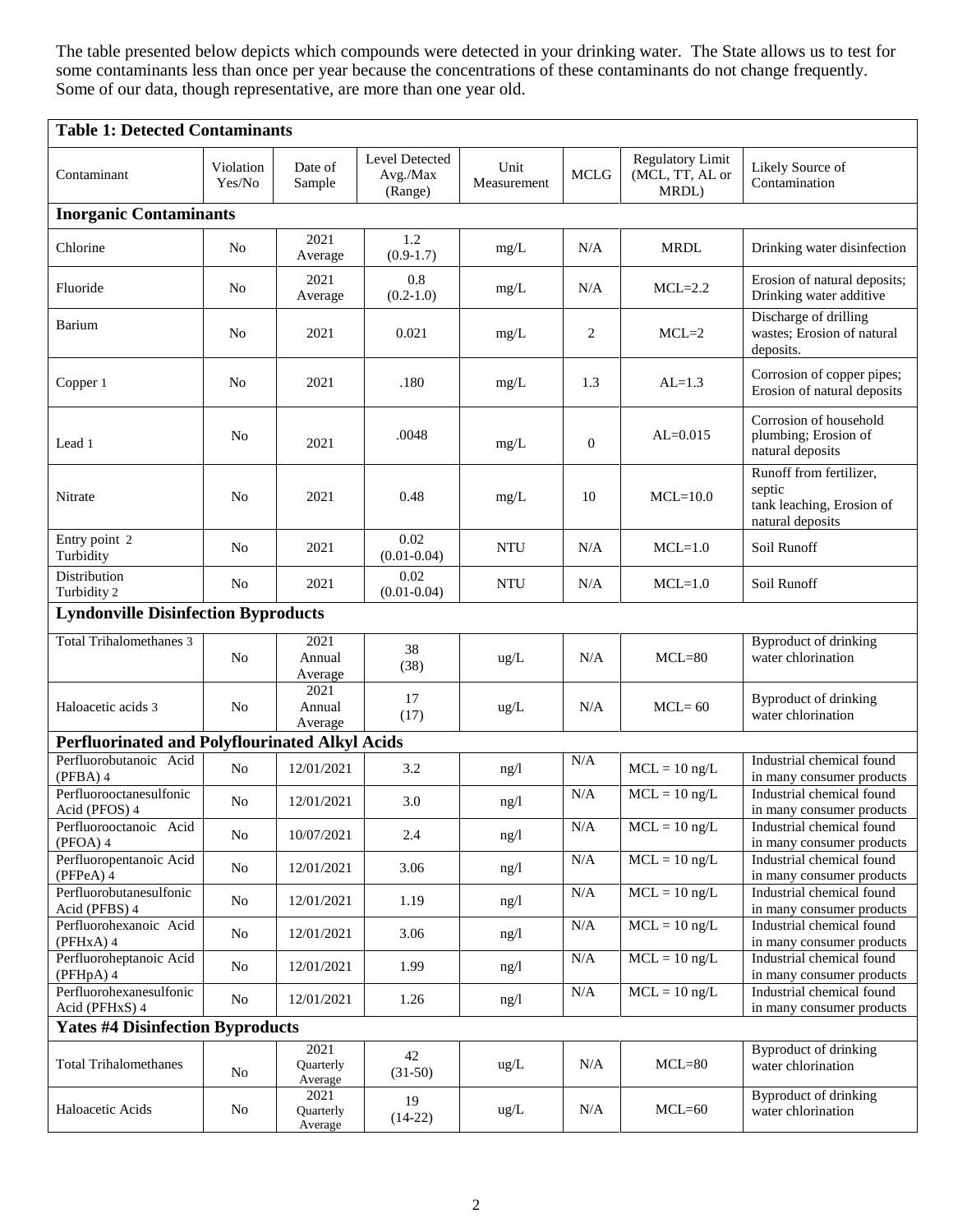<span id="page-3-0"></span>NOTES:

- 1. The level presented represents the  $90<sup>th</sup>$  percentile of the ten sites tested. A percentile is a value on the scale of 100 that indicates the percent of a distribution that is equal to or below it. The 90<sup>th</sup> percentile is equal to or greater than 90% of the lead and copper values detected at your water system. In this case, ten samples were collected at various sites in the distribution system and the  $90<sup>th</sup>$  percentile value was the ninth highest value. The action levels for both lead and copper were not exceeded.
- <span id="page-3-1"></span>2. Turbidity is a measure of the cloudiness of the water. We test it because it is a good indicator of the effectiveness of our filtration system. State regulations require that turbidity must always be below 1 NTU and 95% of the turbidity samples collected have measurements below 1 NTU. Our highest turbidity measurement for the year was 0.04 NTU. The levels recorded were well below the acceptable range and did not constitute a treatment technique violation.
- <span id="page-3-2"></span>3. The Village of Lyndonville is on reduced monitoring for TTHMs and HAA5s. Samples were collected in August of 2021. The Town of Yates samples were collected quarterly in 2021.
- <span id="page-3-3"></span>4. Perfluorinated and Polyflourinated Alkyl Acids are new contaminants that we were required to test for quarterly in 2021. These contaminanats include industrial chemicals found in many consumer products. The highest detected levels and date sampled are recorded.

#### **Definitions:**

*Maximum Contaminant Level* **(**MCL): The highest level of a contaminant that is allowed in drinking water. MCLs are set as close to the MCLGs as feasible.

*Maximum Contaminant Level Goal* (MCLG): The level of a contaminant in drinking water below which there is no known or expected risk to health. MCLGs allow for a margin of safety.

*Action Level* **(**AL): The concentration of a contaminant, which, if exceeded, triggers treatment or other requirements that a water system must follow.

*Treatment Technique* (TT): A required process intended to reduce the level of a contaminant in drinking water.

*Nephelometric Turbidity Unit* (NTU): A measure of the clarity of water. Turbidity in excess of 5 NTU is just noticeable to the average person.

*Milligrams per liter* (mg/L): Corresponds to one part of liquid in one million parts of liquid (parts per million - ppm). *Micrograms per liter* (ug/L): Corresponds to one part of liquid in one billion parts of liquid (parts per billion - ppb).

*Maximum Residual Disinfection Level* (MRDL): The highest level of a disinfectant allowed in drinking water. There is convincing evidence that the addition of a disinfectant is necessary for control of microbial contaminants.

#### **WHAT DOES THIS INFORMATION MEAN?**

As you can see by the tables, our systems had no violations in 2021. We're proud that your drinking water meets or exceeds all federal and state requirements for all of the other listed contaminants. We have learned through our monitoring and testing that some contaminants have been detected. However, these contaminants were detected below the level allowed by the State.

If present, elevated levels of lead can cause serious health problems, especially for pregnant women, infants, and young children. It is possible that lead levels at your home may be higher than at other homes in the community as a result of materials used in your home's plumbing. The Village of Lyndonville and Town of Yates are responsible for providing high quality drinking water, but cannot control the variety of materials used in plumbing components. When your water has been sitting for several hours, you can minimize the potential for lead exposure by flushing your tap for 30 seconds to 2 minutes before using water for drinking or cooking. If you are concerned about lead in your water, you may wish to have your water tested. Information on lead in drinking water, testing methods and steps you can take to minimize exposure is available from the Safe Drinking water Hotline (1-800-426-4791) or at http://www.epa.gov/safewater/lead.

#### **INFORMATION ON FLUORIDE ADDITION:**

Our system is one of the many water systems in New York State that provides drinking water with a controlled, low level of fluoride for consumer dental health protection. Since most of the drinking water produced in the United States is now fluoridated and we also take in some amount of fluoride from food and beverages that are prepared with that water, the US Department of Human and Health services, and the Environmental Protection Agency in 2011 lowered the optimal level of fluoride in drinking water to 0.7 mg/L from the previous optimal range of 0.8 to 1.2 mg/L (parts per million). To ensure that the fluoride supplement in your water provides optimal dental protection, the State Department of Health requires that we monitor fluoride on a daily basis. None of the monitoring results showed fluoride at levels that approach the 2.2 mg/l MCL for fluoride.

#### **IS OUR WATER SYSTEMS MEETING OTHER RULES THAT GOVERN OPERATIONS?**

The Village of Lyndonville and Town of Yates are required to monitor your drinking water for specific contaminants on a regular basis as an indicator of whether or not your drinking water meets prescribed health standards. During 2021, our systems did not exceed the MCL for total coliform.